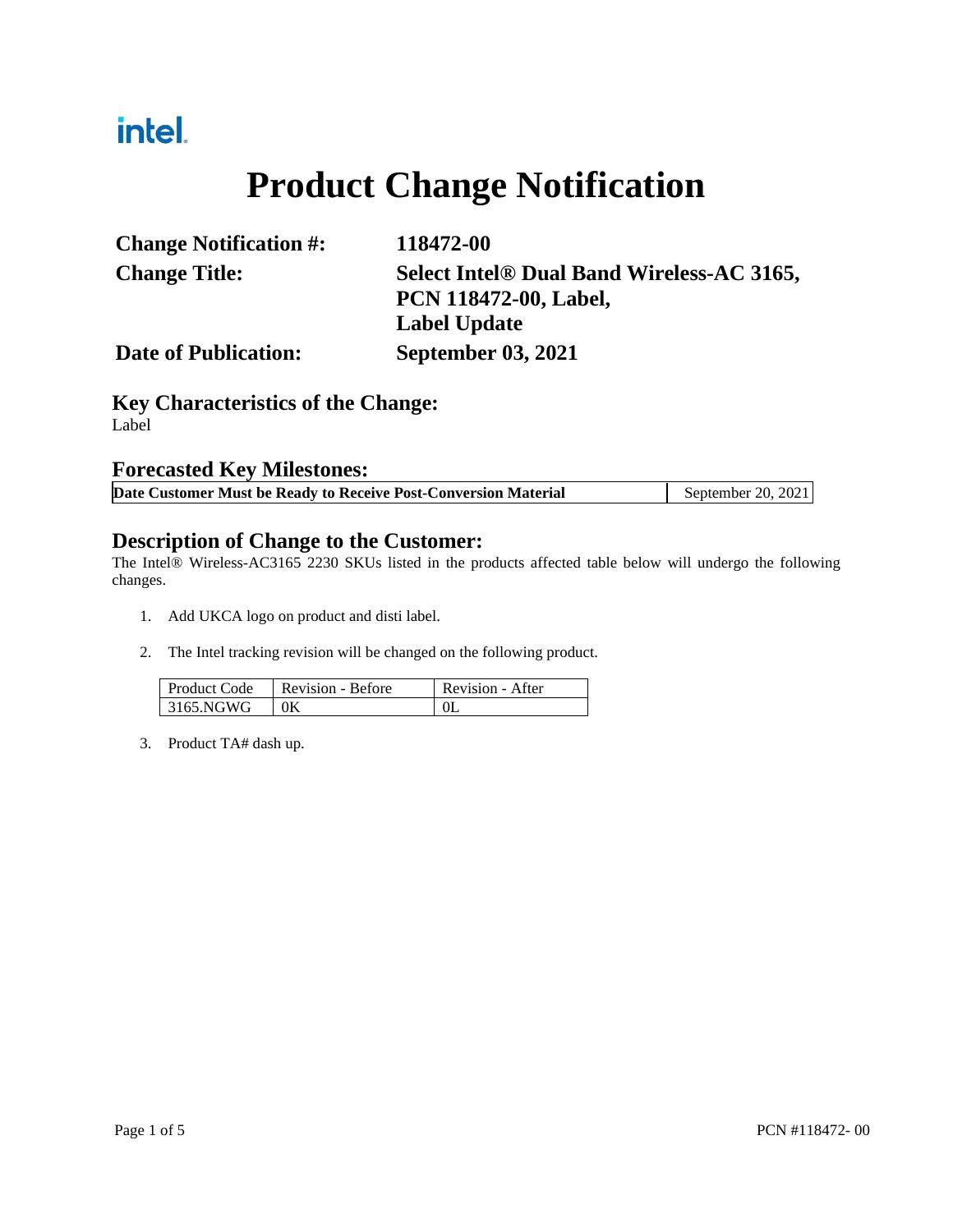

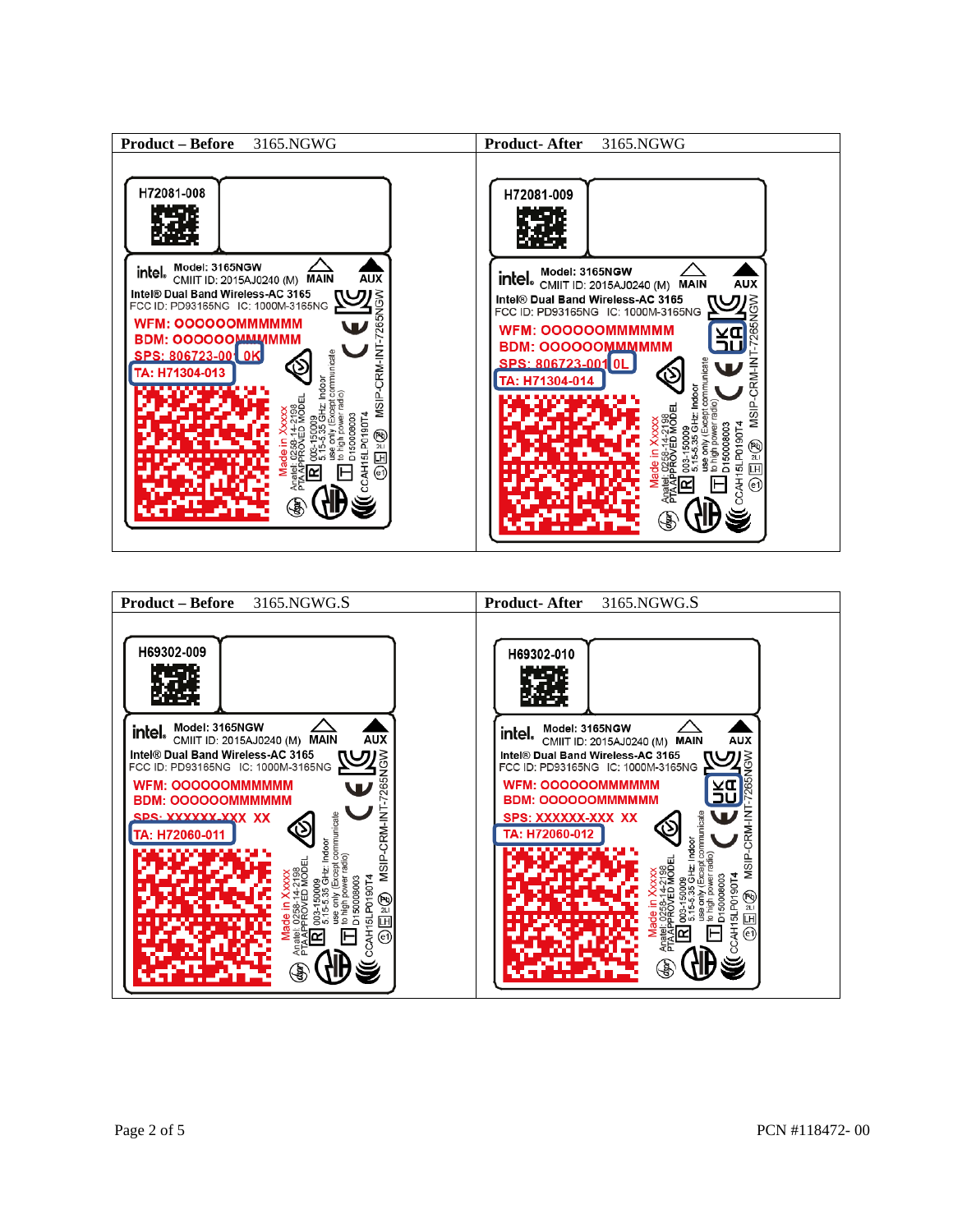

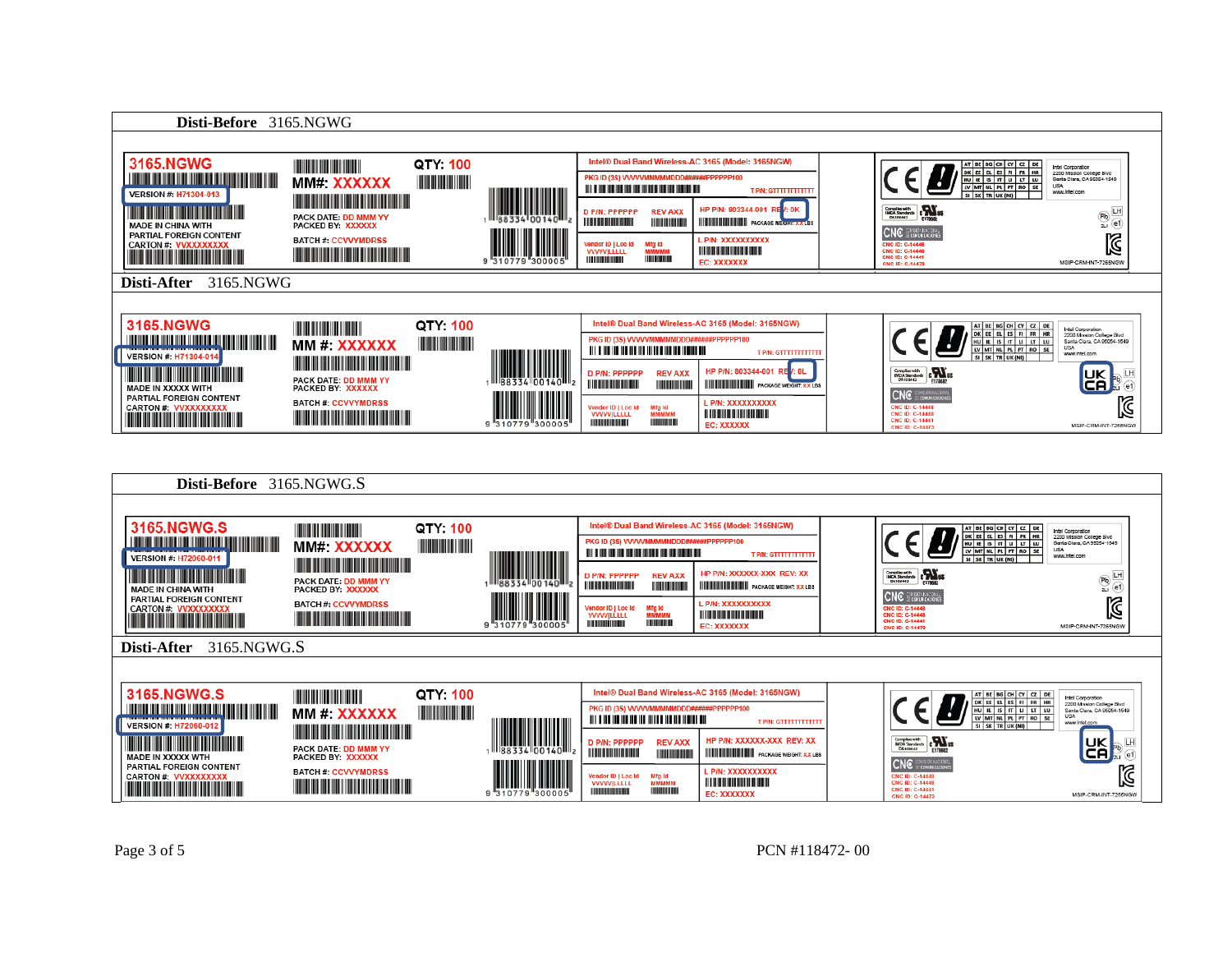## **Customer Impact of Change and Recommended Action:**

The label change to the products do not affect functionality. Intel anticipates no impact to customers.

Intel will attempt to deplete pre-conversion material before shipping post-conversion material but there is a possibility of Intel shipping mixed inventory. Therefore, customers will need to manage and migrate to the postconversion material as soon as possible.

Milestone dates are estimates and subject to change based on business and operational conditions.

Please contact your local Intel Field Sales Rep if you have any further questions about these changes

## **Products Affected/Intel Ordering Codes:**

| Marketing Name                                                                         | <b>Product Code</b>   MM# |        | <b>Pre Change</b><br>TА | <b>Post Change</b><br>TА |
|----------------------------------------------------------------------------------------|---------------------------|--------|-------------------------|--------------------------|
| Intel® Dual Band Wireless-AC 3165, 1x1 AC +<br>BT, No vPro® M.2                        | 3165.NGWG                 | 940106 | H71304-013              | H71304-014               |
| Intel <sup>®</sup> Dual Band Wireless-AC 3165, 1x1 AC +<br>BT, No vPro® M.2, Low Power | 3165.NGWG.S 940107        |        | H72060-011              | H72060-012               |

## **PCN Revision History:**

| <b>Date of Revision:</b> | <b>Revision Number:</b> | <b>Reason:</b>           |
|--------------------------|-------------------------|--------------------------|
| September 03, 2021       | 00                      | Originally Published PCN |